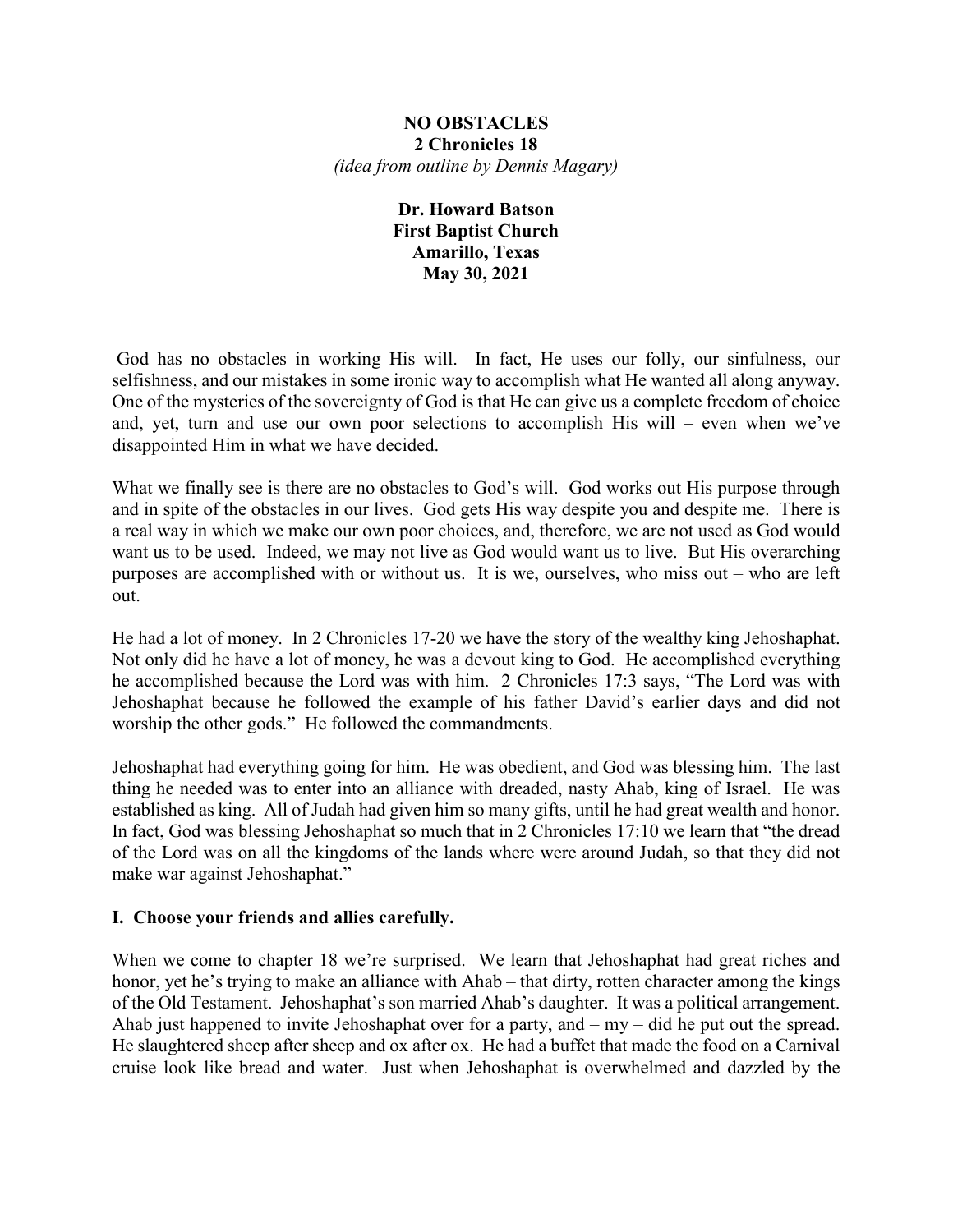extravagance of his state visit to Samaria, he is swept off his feet – notice the word, he's induced (verse 2) to become Ahab's tag team partner in the big showdown with Ramoth-gilead.

It was Ahab's fight – not Jehoshaphat's. Jehoshaphat, what are you thinking? You don't have anything to gain. Look what he says when he's asked. "I am as you are, and my people as your people, and we will be with you in battle" – look at the end of verse 3.

He knows better. You never join forces with those like Ahab, who hate the Lord. God had already given him everything. Jehoshaphat knew better, and oftentimes we know better when we join forces with those who are not committed to the Lordship of Christ Jesus. We say to them, as Jehoshaphat said to Ahab, "I'm in with you. I am as you are."

Look at 2 Chronicles 19:2

Jehu the son of Hanani the seer went out to meet him and said to King Jehoshaphat, "Should you help the wicked and love those who hate the Lord and so bring wrath on yourself from the Lord?"

It's almost an insult. Jehoshaphat wants to see if God will bless his wicked decision. "Can we see what the prophets say before we enter into battle?" Yes, sometimes we ask God what He's thinking when we're going to do what we want to do anyway. And so it was that day with Jehoshaphat as Ahab called the prophets.

### **II. Never pick a preacher who will only say what you want to hear.**

There were 400 paid-for prophets – just the kind of guys who would tell a king anything he wanted to hear because he paid their salary. He posed the question, as if he wasn't already sure what the answer would be. "Shall we go up to battle against Ramoth-gilead, or shall we stay home?" (You'll find that in verse 5.) They said, "Go up, for God will give it into the hand of the king."

Zedekiah was among those false prophets. Zedekiah had the false prophets perform a drama. It was quite a circus act they had going to convince Jehoshaphat to go to battle with Ahab. Zedekiah took horns made out of iron, put them on his head, and began to act like he was goring the others saying, "Thus says the Lord, 'With these you shall gore the Arameans until they are consumed.'" All the prophets shouted "Go up to Ramoth-gilead." Zedekiah ran to and fro with those horns, acting out the power of Israel against the Arameans.

Somehow, acting it out gave it a little bit more legitimacy, or so they thought. But Jehoshaphat wasn't really convinced. "Is there a prophet of the Lord we might could find?" Not a paid-for prophet, an employed evangelist, or a sought-after seer. These were the yes men of the yes men. "Don't you have a prophet of the Lord available?"

"Well, there is one guy, but I hate him," Ahab says (verse 7). "He never has a good word to say about me. His name is Micaiah, and my, is he a pessimistic prophet."

In verse 12, the messenger goes to summon Micaiah and says, "Now everybody else has good things to say about the king. I hope you'll speak favorably, too. Let your message sound like their message." But, says Micaiah, "I can only speak what the Lord tells me to speak" (verse 13).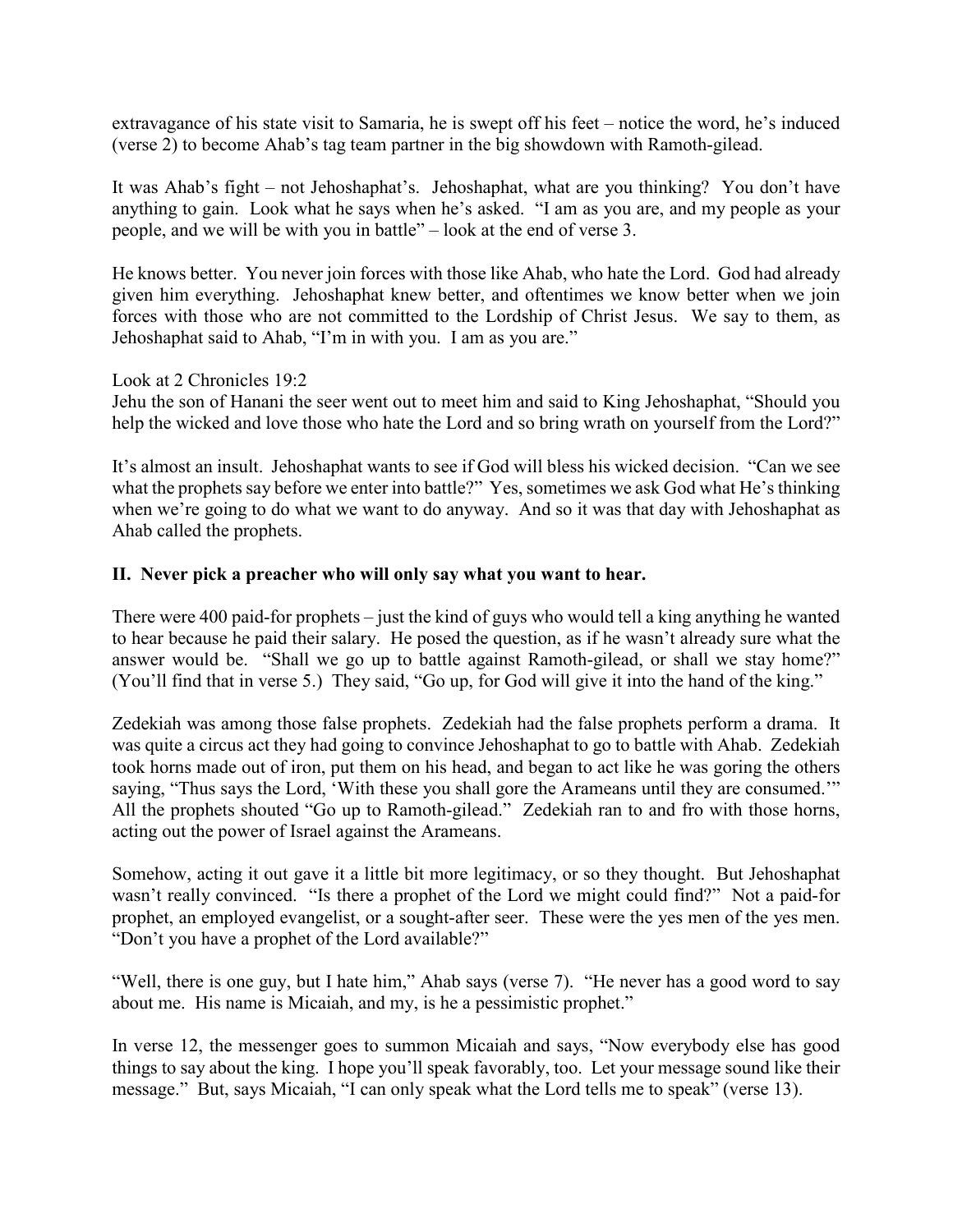So the king asks, "Shall we go up and succeed against Ramoth-gilead?" Micaiah said, "Oh yes, king, you will succeed. You go up. God wants you to fight this war. You will be victorious, oh great and wonderful king. You the man, Ahab."

There was something of sarcasm in his voice. King Ahab was troubled by it. "I want you to tell me the truth."

"Okay, Ahab – here's the truth. I saw the whole army of Israel. They were scattered over the mountains. They were like a sheep who had no shepherd." That means Ahab the shepherd is dead.

"Didn't I tell you," said Ahab to Jehoshaphat, "this guy has nothing good to say – nothing but evil about me."

"In fact," says Micaiah, "I saw the Lord sitting on his throne." (Congregation, this is a rare glimpse into the divine and heavenly court. We are transported as readers of the text into the very throne room of God Almighty. Open your eyes wide. You won't be invited to visit this place often, not even in the texts of scripture.) "All the hosts of heaven were standing on His right and on His left. The Lord said, 'Who will go and entice Ahab king of Israel to go up and fall at Ramoth-gilead?' And one said this while another said that. Then a spirit came forward and stood before the Lord and said, 'I will entice him.' And the Lord said to him, 'How?' He said, 'I'll be a deceiving spirit in the mouth of all his prophets.' Then He said, 'You are to entice him and prevail also. Go and do as you have said.'"

Now this is a funny scene – God sitting on the throne, His heavenly host around him. God says, "Ahab has been an evil king. I want him to fall. It's his time to die. His number is up at Ramothgilead. Now, who's going to talk him into going into this foolish battle?"

You begin to see the heavenly throne room as the heavenly hosts begin to chat. "We could do this...we could do that." They are coming up with plans to fool old Ahab. Finally, one spirit steps forward with a grand plan. "I'll tell you what. I'll be a spirit of deception. I'll go and be the mouth of the false prophets, assuring him he can go to battle and he'll be victorious."

Isn't that odd? Don't you see that God's will has no obstacles? These false prophets, who think they are paid-for by the king, are actually – even though they are running in the opposite direction of the truth of God – part of the strategy of God Himself to seduce Ahab into the death trap of war. You see, God allowed the foolishness of this king to be his own undoing.

That's the way God is. He allows those who oppose Him to choose how they are going to go down. He gives us over – as we've seen in our Romans Bible study – to our own desires, and our own desires become our own undoing.

These paid-for prophets, who rarely, ever are instruments of God, are actually now instruments of the Almighty. In spite of their own wishes, they are saying what God wants them to say. And, as troublesome as it might be, it is a deceptive word. You see, if you really believe in the sovereignty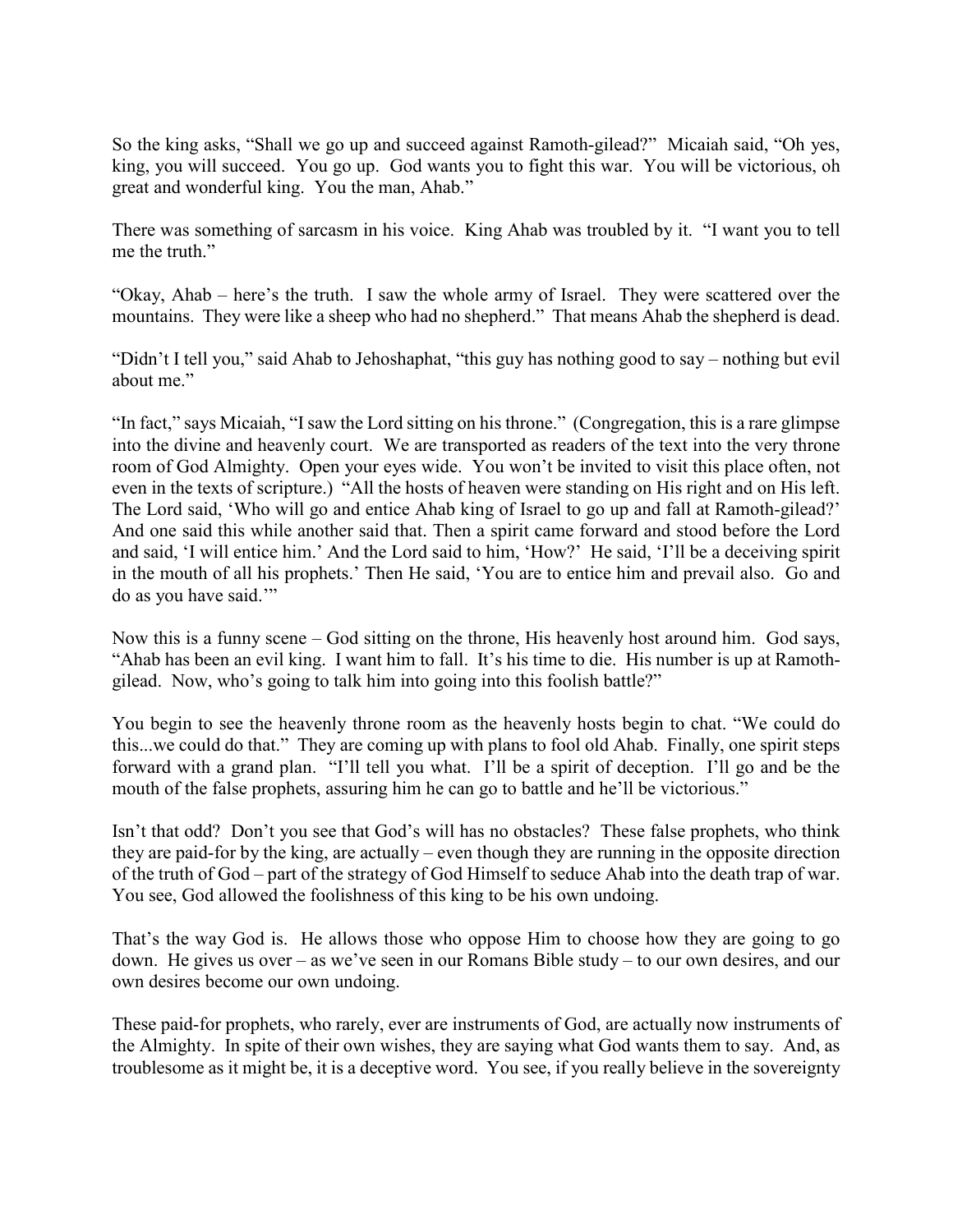of God, you believe God is big enough to give us our own free choices, uninfluenced by His powerful hand, and He is able to use whatever we choose to work out His purposes anyway.

### **III. There are no obstacles for God.**

Yet, our freedom of choice is not thwarted. Ahab chose to be evil. He was constantly and willfully disobedient against the prophets of God.

Yes, the prophets made their own decision to be paid-for yes men. And even as they chose to be yes men, false prophets – God uses false prophets to be prophets for His cause.

Now when Micaiah made this statement that the paid-for prophets were really being controlled by a deceptive spirit from the throne room of God, that made Zedekiah and the boys very, very mad. Look at verse 23. Zedekiah struck Micaiah on the cheek and said, "How did the Spirit of the Lord pass from me to speak to you?" "What makes you think God is speaking through you and not me?" said Zedekiah. Micaiah, sarcastic again, says "You are a seer who cannot see."

To the dungeon with Micaiah, said King Ahab. "Lock him up, put him on bread and water until I get back from war safely." Of course, Micaiah had said Ahab was not going to return from war. Look at verse 27. "If you indeed return safely, the Lord not spoken by me." Micaiah put his money where his mouth was, and he said, "Listen, everybody, to what I have said."

# **IV. When you go your way instead of God's way, you place yourself in danger.**

Isn't it interesting that since Jehoshaphat, the godly king, wanted to hear what the prophet of the Lord had to say before he went to battle – isn't it interesting that when the prophet of the Lord said "Don't go, you're going to lose" that Jehoshaphat was willing to go anyway. He didn't really want to know what the Lord had to say.

Aren't we like that sometimes? When God blesses us in our will and our way, then we'll go down the path He desires. But if God's path and God's way do not converge with ours, we go our way anyway. You see, congregation, so many times what we want in our lives is not God's will, but rather God's blessing upon our own way and our own will. What we want is not divine guidance but divine acceptance of what we've already predetermined and decided in our own mind. So it was with Jehoshaphat who was, otherwise, a very good king.

It was battle day. Ahab, king of Israel, and Jehoshaphat, king of Judah, went up against Ramothgilead. Ahab said to Jehoshaphat, "You know, I think I'll disguise myself." I ponder whether or not he heard Micaiah's prophecy echoing in the background that Israel would be a sheep without a shepherd – that is, the king was going to die. "Yeah, that's right Jehoshaphat. I'm just going to wear my street clothes. You go ahead and wear your kingly attire into battle." He knew good and well that whoever wore the attire of the king might as well have had a big bull's eye target painted on his back and on his chest for everybody to see.

The king of Aram had commanded his captains  $-32$  in all  $-$  saying, "Don't fight with just anyone today. We're going after the king of Israel."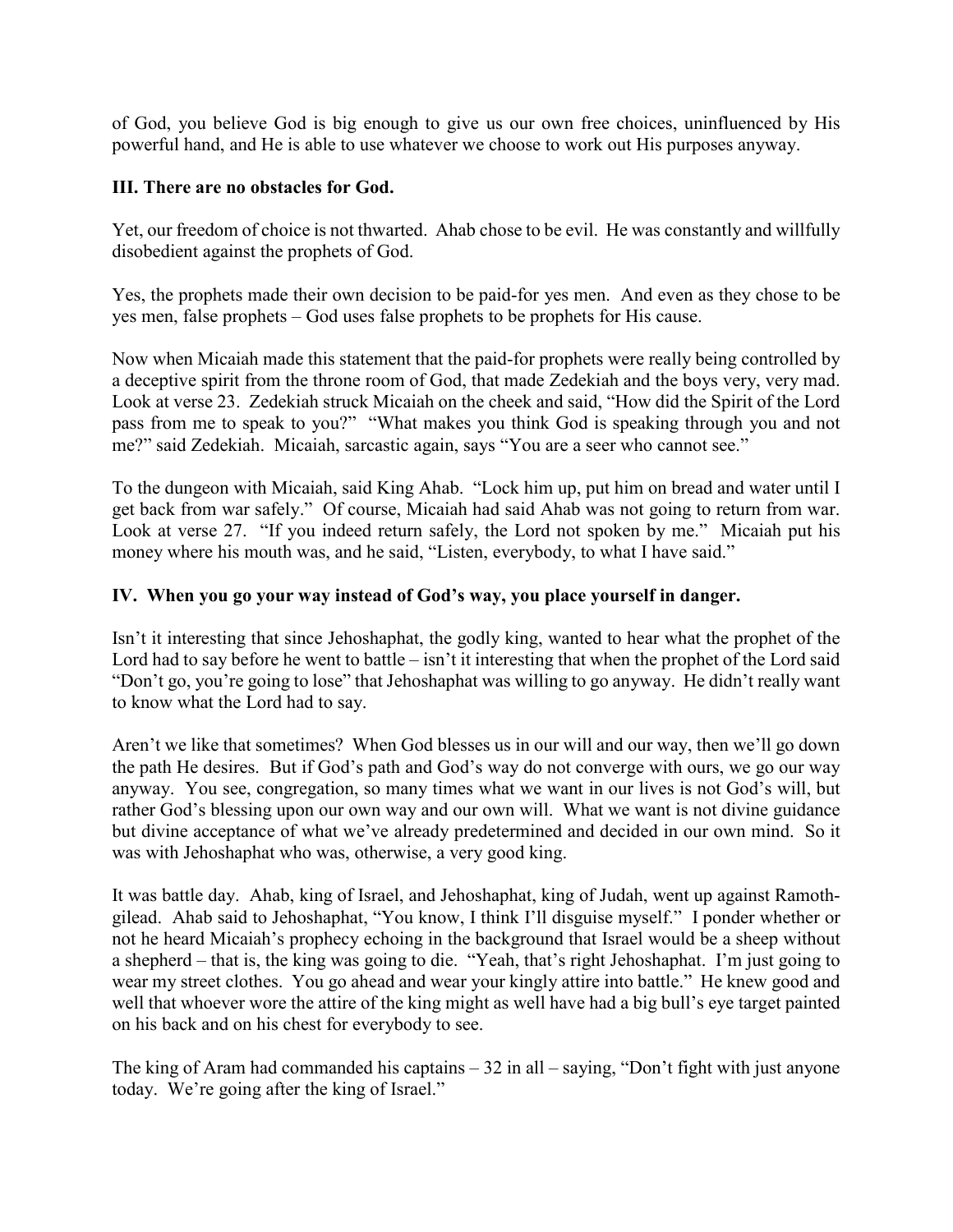When the captains of the chariots saw Jehoshaphat in his kingly, general-type attire, they thought this must be Ahab, the target. They went after him like park pigeons swarming around crusts of bread. Jehoshaphat prayed to God. He cried out. The eyes of the captains were opened, and they saw it was not Ahab. They had been fooled. They left Jehoshaphat alone.

Dennis Magary says we pan over to a distant bunker. There are a couple of Assyrian soldiers. It's been a slow day for them. They are ready to wrap it up. One of the soldiers just drew back his bow – for the fun of it – and let the random arrow fly. Wouldn't you know? It hit the king of Israel, who was disguised among the ordinary men on the battlefield. It happened to strike him at the small crease between the joints of his armor.

As Magary says, "Lucky shot? Hardly. God said it was His will."

The will of God knows no obstacles.

You can run, but you cannot hide. Disguise himself as he might, God still had the goods on Ahab, and He guided the random arrow to pierce the king in the slender, vulnerable slot between the armor.

Micaiah was right – the true prophet of God. The paid-for prophets were wrong. They did not, like the bull of iron horns, gore the Arameans, but rather were gored by them.

God was gracious to Jehoshaphat. He was in the wrong place with the wrong people, and God spared him because God had blessed his life.

Perhaps you're here today and you're like Jehoshaphat. God has blessed your life and, yet, you begin to follow the wrong crowd and to go to the wrong places. God has spared you, and you need to wake up and move on – back to the people of God and the places of God.

Perhaps you're here and you're like King Ahab or the paid-for prophets. You think you're having your way and having your will. You realize that even in your choices – your free choices of disobedience – that God is acting out His sovereignty. The irony is that in your freedom, you're really shackled to the power and the will of God because He knows no obstacles.

God is going to get His will done – His will and His way for His people and His creation. You can be a part of the people of the plan of God, or you can go on in your own foolish folly, fumbling through life only to find out, in the final analysis, that you've been part of God's plan anyway. He's used you to accomplish His task.

Sometimes it is healthy to step back and see how big God is and know He is going to work out His will despite the problem people in your life and despite the problem circumstances in your life and despite the crises in your life. God will have His way. The purposes of God don't end our responsibility, but they require us to move to action. They don't mean an end to our planning. Rather, they constitute the very ground for it. We should be making plans that are faithful and responsive to God's plans.